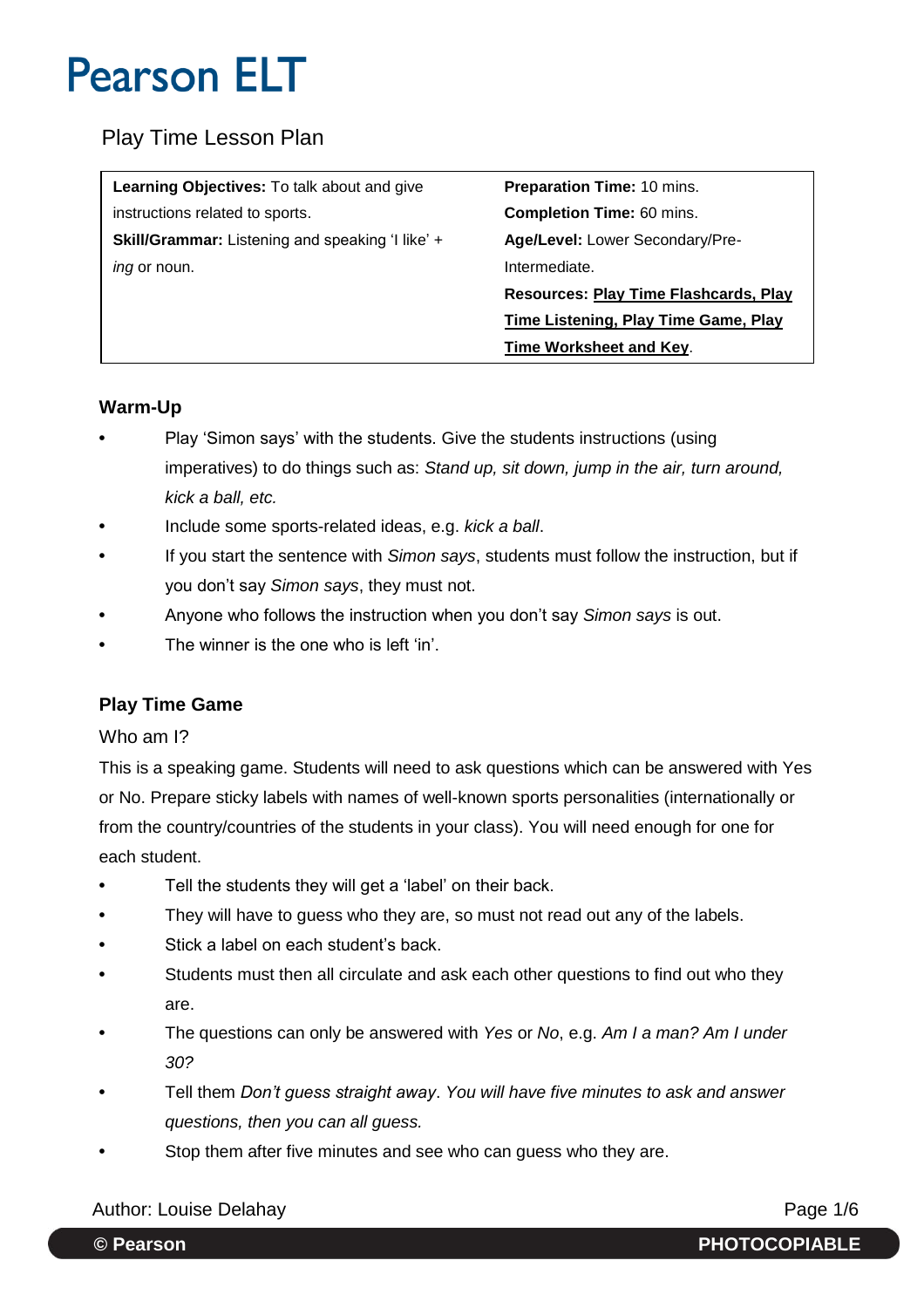### Play Time Lesson Plan

### **Presentation**

- **•** Brainstorm any sports that your class knows. Elicit explanations of any that they do not all know, or explain yourself. (Keep to fairly common ones. You don't want too much vocabulary.)
- **•** Ask *Which sports do you like?* and get a couple of ideas.
- **•** Then explain (with help of board) that it is correct to say *I like skiing, I like cycling or I like football (not I like ski).*
- **•** *And what if we don't like it? What other words can we use?*
- **•** Present alternatives randomly, e.g. *like, don't mind, hate, really like, can't stand, love.* Elicit order and note on board: *love, really like, like, don't mind, can't stand, hate.*

### **Practice**

**•** Put students into pairs (preferably with someone they do not know very well). They should ask and answer questions about their partner's opinions on different sports.

### **Further Presentation**

- **•** Tell students *Now, let's talk about actions we do in sports.*
- **•** Show **Play Time Flashcards**, and elicit or teach the vocabulary. Drill pronunciation.

### **Further Practice**

**•** Ask students to complete Task 1 on **Play Time Worksheet**.

### **Listening and Speaking**

- **•** Tell students you will now read aloud an interview with a young footballer giving his opinions on football and other sports. See **Play Time Worksheet Key Listening**: *Rico*.
- **•** Ask students to complete the related task on the **Play Time Worksheet**, check answers in pairs and then confirm with the whole class.
- **•** Read out **Listening:** *Becky*, where they will hear instructions on a sports action. (See script in **Play Time Worksheet Key**)
- **•** They should complete these related tasks too. Check answers on the **Play Time Worksheet Key.**

Author: Louise Delahay **Page 2/6**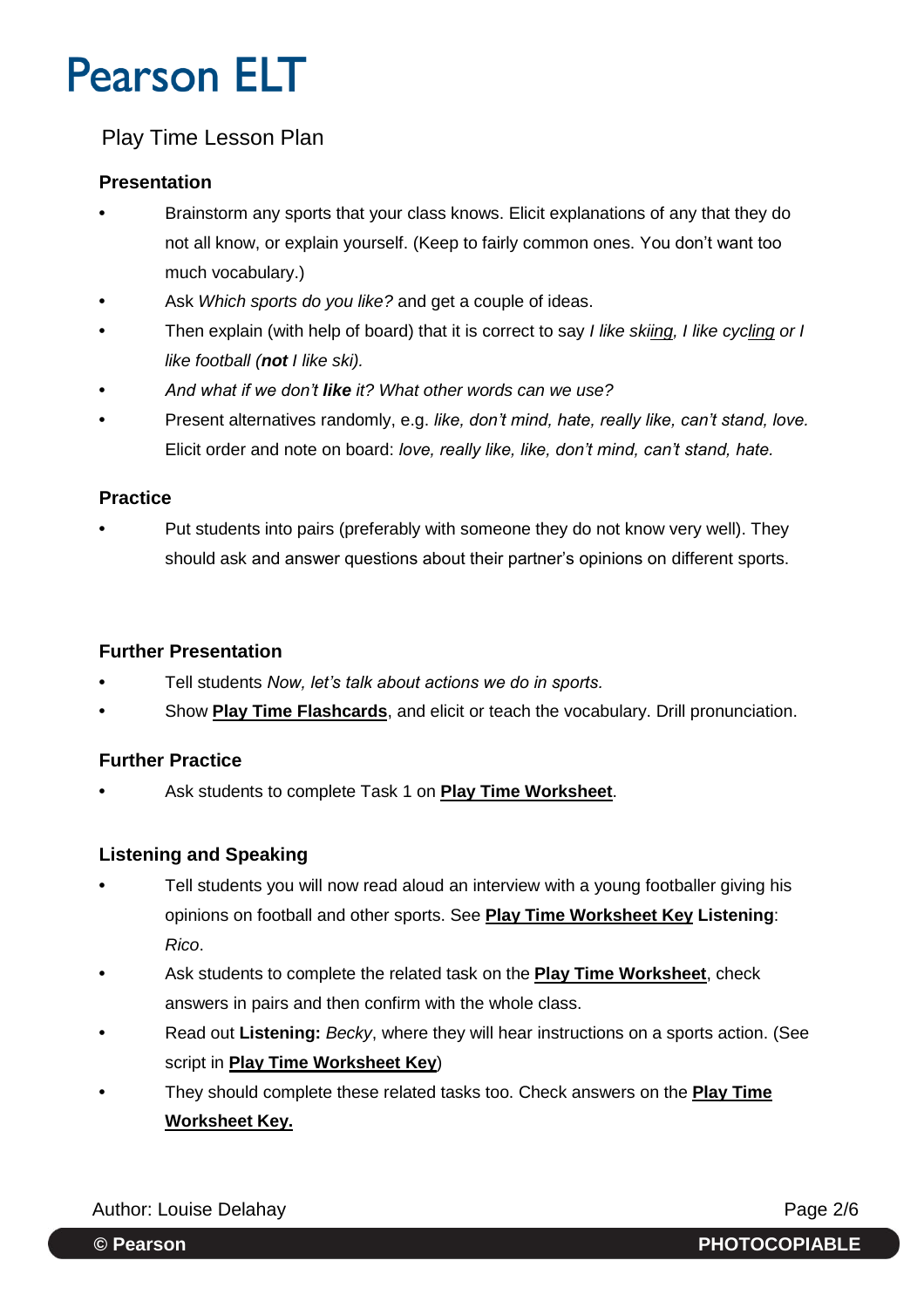### Play Time Lesson Plan

- **•** Now ask them to prepare their own instructions for their choice of action in their chosen sport. Have some ideas in case they get stuck, e.g. serving at tennis, getting up on a surfboard.
- **•** They must make notes, not write out the instructions in full. Allow about five minutes.
- **•** Give them assistance with any vocabulary they may need as they prepare.
- **•** Set up a melee activity. Students work as a whole group, instructing each other in pairs as they move around the room.

### **Closure**

**•** Ask students what new sports skills they have learned, and which they liked the most.

Author: Louise Delahay **Page 3/6** 

**© Pearson PHOTOCOPIABLE**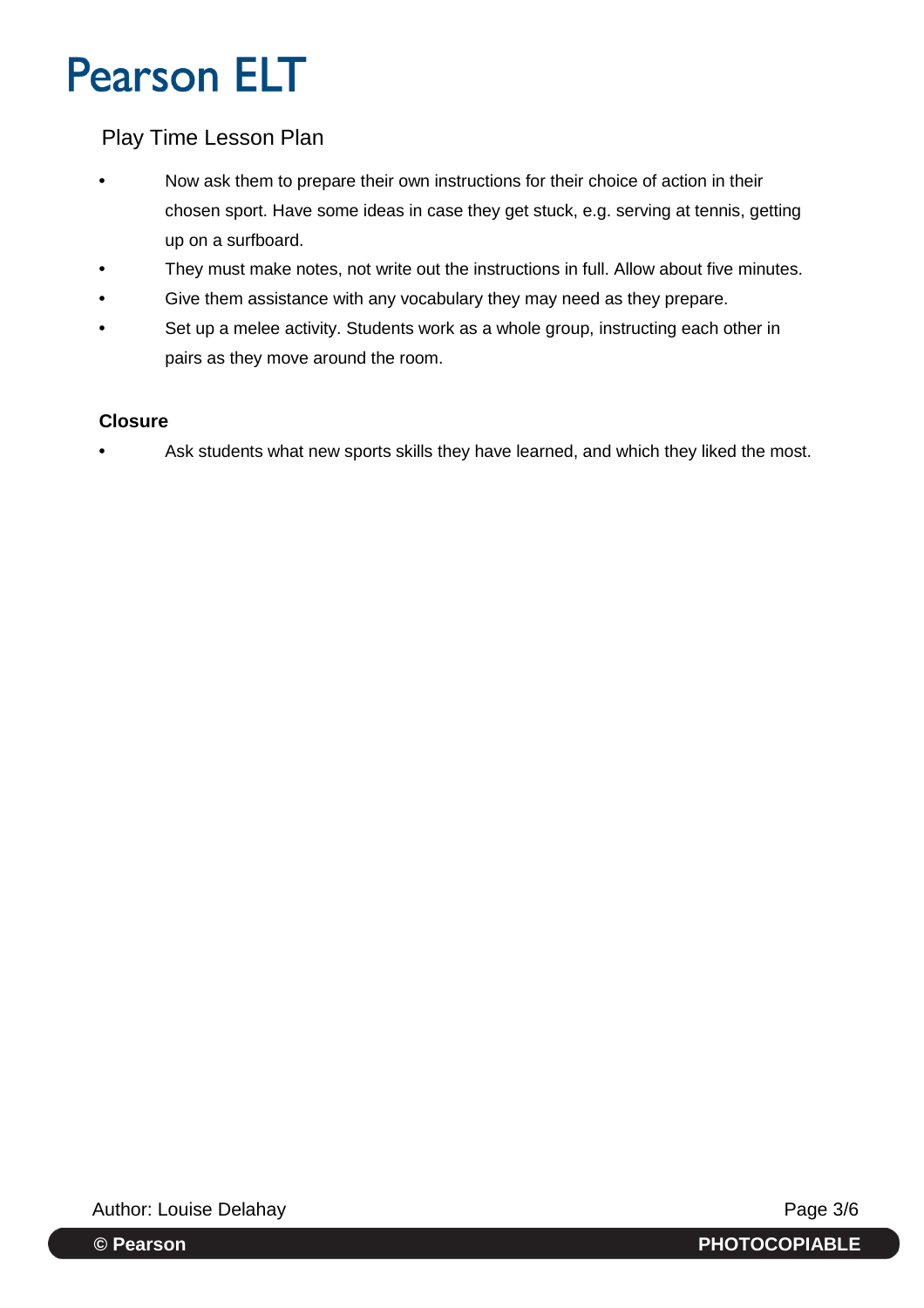Play Time Lesson Plan

## **Play Time Worksheet**

| 1           | Put these in order starting with love. |      |            |             |             |            |      |  |  |
|-------------|----------------------------------------|------|------------|-------------|-------------|------------|------|--|--|
|             | love                                   | hate | don't like | really like | can't stand | don't mind | like |  |  |
|             |                                        |      |            |             |             |            |      |  |  |
| a           |                                        |      |            |             |             |            |      |  |  |
| $\mathsf b$ |                                        |      |            |             |             |            |      |  |  |
| $\mathbf c$ |                                        |      |            |             |             |            |      |  |  |
| d           |                                        |      |            |             |             |            |      |  |  |
| e           |                                        |      |            |             |             |            |      |  |  |
| f           |                                        |      |            |             |             |            |      |  |  |
| g           |                                        |      |            |             |             |            |      |  |  |

## **2 Make sentences that are true for you. a** 1 \_\_\_\_\_\_\_\_\_\_\_\_\_\_\_\_\_\_\_\_\_\_\_\_\_ windsurfing. **b** I don't like \_\_\_\_\_\_\_\_\_\_\_\_\_\_\_\_\_\_\_\_\_\_\_\_\_\_\_\_\_\_\_\_\_\_but my best friend does. **c** My best friend \_\_\_\_\_\_\_\_\_\_\_\_\_\_\_\_\_\_\_\_\_\_\_\_\_\_\_\_\_ football. **d** I \_\_\_\_\_\_\_\_\_\_\_\_\_\_\_\_\_\_\_\_\_\_\_\_\_\_\_\_\_\_\_\_ volleyball. **e** I can't stand **example 2**

## **3 Match the actions to the objects. a** hit, throw, catch **i** over a wall **b** pull ii a ball **c** lift iii something heavy

**d** slide iv a rope **e** jump v on ice

Author: Louise Delahay **Page 4/6**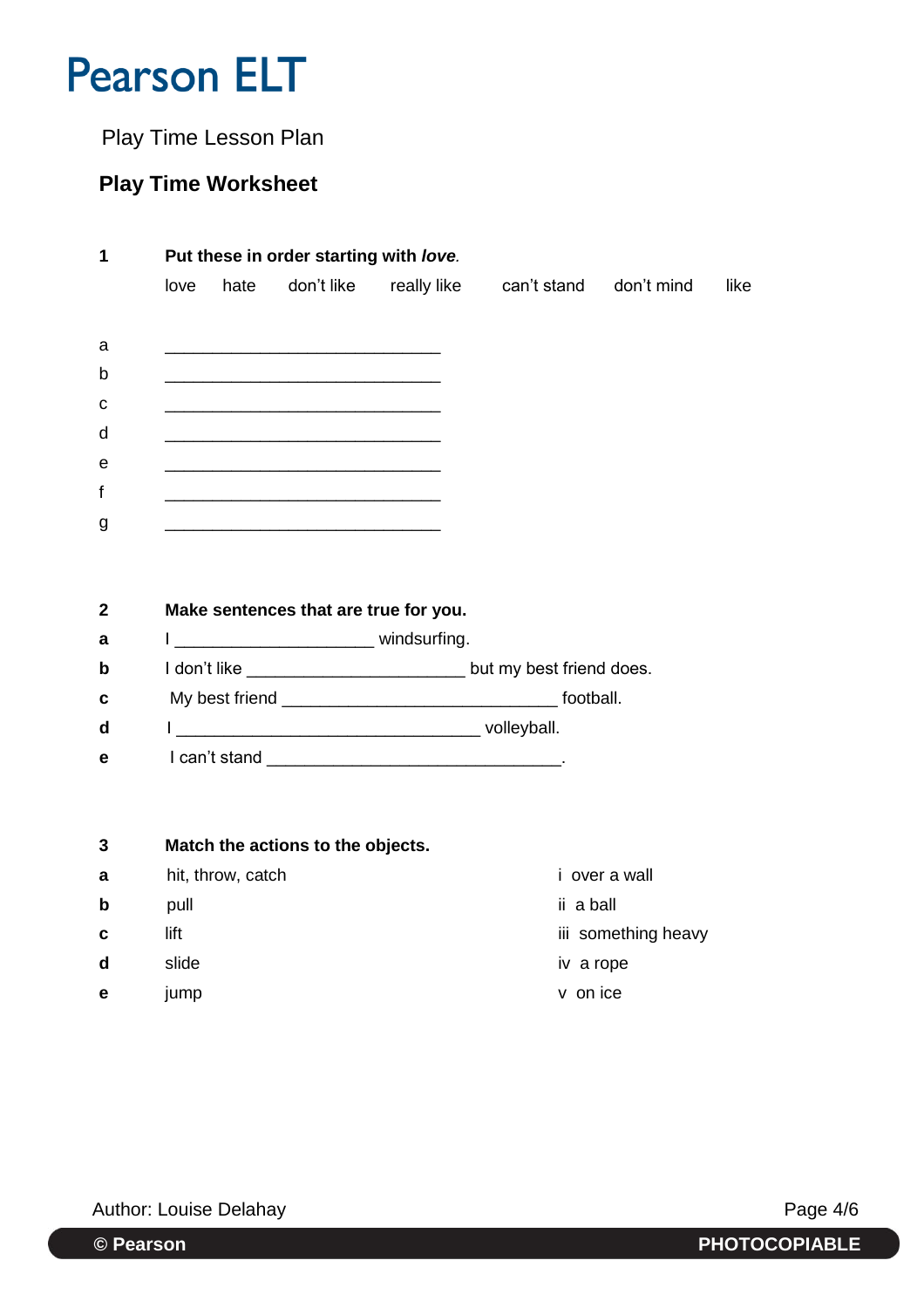Play Time Lesson Plan

## **Play Time Worksheet**

- **4 Listen to your teacher reading an interview with Rico Fernandez from Hamchester United football team. Answer these questions.**
- **a** What are Rico's favourite sports?
- **b** Which sports does he say he doesn't mind?
- **c** Why does he like walking?
- **d** Which sports does he do/play when he stays at hotels?
- **e** Which sport does he sometimes play in the evenings?

**5 Now listen to your teacher reading Becky's instructions to get started in her sport.**

**a** What sport do you think it is?

### **Listen again.**

- **b** Which of these actions do you hear her say? Tick if you hear the following.
- i pull the mast iii lift the board iii push the board
- iv kick the sail v lower the back of the board vi catch the sail

Author: Louise Delahay **Page 5/6** 

**© Pearson PHOTOCOPIABLE**